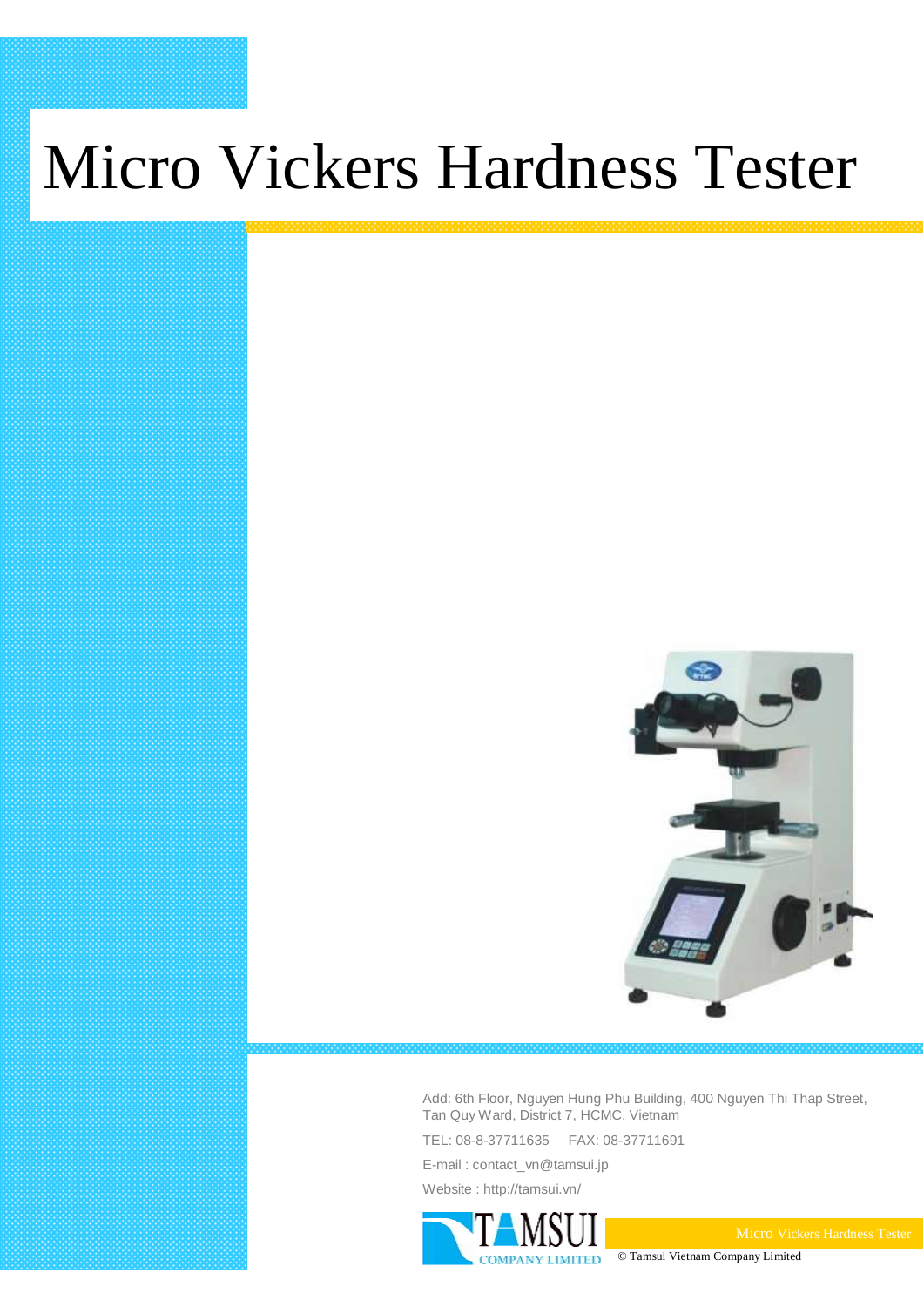### **Micro Vickers Hardness Tester**

|                                 |    | $\triangleright$ P.3                                 | <b>Easy to read</b><br><b>Large</b><br><b>LCD</b> Screen<br>$\triangleright$ P.4 |                                                    |         |  |  |
|---------------------------------|----|------------------------------------------------------|----------------------------------------------------------------------------------|----------------------------------------------------|---------|--|--|
| Model No.                       |    | THMV-S1                                              | TMHV-S1                                                                          | THMV-S2                                            | TMHV-S2 |  |  |
| <b>Measurement Method</b>       |    |                                                      |                                                                                  |                                                    |         |  |  |
| <b>Test Forces</b>              | N  | 0.098 0.246 0.49                                     | 0.98 1.96 2.94<br>4.90 9.80                                                      | 0.098 0.246 0.49 0.98 1.96 2.94 4.90<br>9.80 19.61 |         |  |  |
|                                 | gf |                                                      | 10 25 50 100 200 300 500 1000                                                    | 10 25 50 100 200 300 500 1000 2000                 |         |  |  |
| Carriage Control                |    | Automatic (loading/holding-up of the load/unloading) |                                                                                  |                                                    |         |  |  |
| Holding time                    |    | $(5 - 60)s$                                          |                                                                                  |                                                    |         |  |  |
| Amplification of the microscope |    | $100 \times 400 \times$                              |                                                                                  |                                                    |         |  |  |
| Min. measuring resolution Rate  |    | $0.01$ um                                            |                                                                                  |                                                    |         |  |  |
| Testing field                   |    | 1HV 2967HV                                           |                                                                                  |                                                    |         |  |  |
| Output                          |    | Built-in printer and a RS232 serial interface        |                                                                                  |                                                    |         |  |  |
| Lens / indenter switch          |    | With Motorized Turret                                |                                                                                  |                                                    |         |  |  |





2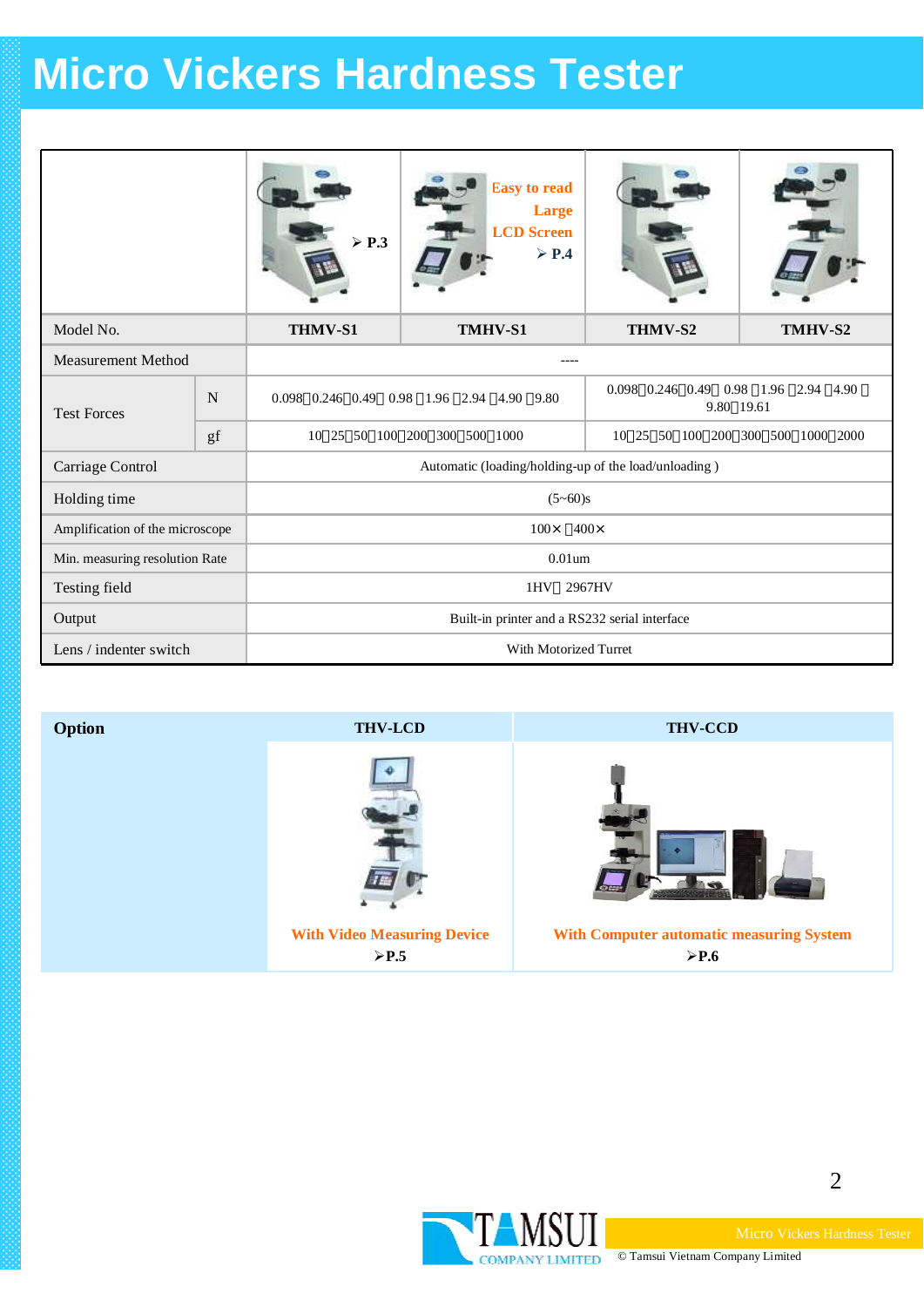## ■ **THMV-S1**

### **Digital Micro Vickers Hardness Tester**

#### **Features:**

**• THMV-S1 Digital Micro Vickers Hardness Tester made with a unique and** precision design in the field of mechanics,optics and light source,is able to produce a clearer image of indentation and hence a more precise measurement.

 $\bullet$ By means of a 10× objective and a 40× objective for measurement, the tester has a wider measurement field and a broader usage range.

 $\bullet$ It shows measuring method, the testing force value, the indentation length, hardness value,the dwell time of the testing force ,as well as the number of measurement on it LCD screen.

**• Beside, it has such functions as registering year, month and date, measuring** result,treating data,outputting information with its built-in printer.

 $\bullet$ The tester has a threaded interface that can be linked to the and CCD pickup camera,and a RS232 interface as well .

**• THMV-S1** tester adopts automatically exchange device (automatically turning turret) for its indenter and objectives,there for the operation for present tester is more easily.

• According to user's requirement, the tester also can measure Knoop hardness value after equipping a Knoop indenter.



#### **Usage Range**

¾Ferrous metals, non-ferrous metals, IC thin sections, coating, ply-metals

¾Glass, ceramics, agate,precious stone, thin plastic sections, etc.

¾Hardness testing such as that on the depth and the trapezium of the carbonized layers and quenched layers.

#### **Technical parameters:**

| Measurement Method              |    | HV/HK                                                                                                                                                                                                                                               |                                |                                                  |  |
|---------------------------------|----|-----------------------------------------------------------------------------------------------------------------------------------------------------------------------------------------------------------------------------------------------------|--------------------------------|--------------------------------------------------|--|
| <b>Test Forces</b>              | N  | $0.098$ $0.246$ $0.49$<br>0.98 1.96 2.94<br>4.90 9.80                                                                                                                                                                                               |                                |                                                  |  |
|                                 | gf | 10                                                                                                                                                                                                                                                  | 25 50 100 200 300 500 1000     |                                                  |  |
| Carriage Control                |    | Automatic (loading/holding-up of the load/unloading)                                                                                                                                                                                                |                                |                                                  |  |
| Amplification of the microscope |    | $400\times$<br>$100 \times$                                                                                                                                                                                                                         | Min. measuring resolution Rate | $0.01$ um                                        |  |
| Testing field                   |    | 1HV<br>2967HV                                                                                                                                                                                                                                       | Output                         | Built-in printer and a RS232<br>serial interface |  |
| Lens / indenter switch          |    | With Motorized Turret                                                                                                                                                                                                                               | Holding time                   | $(5 - 60)s$                                      |  |
| Dimension of the XY table       |    | $100 \times 100$ mm                                                                                                                                                                                                                                 | Movement field of the XY table | $25 \times 25$ mm                                |  |
| Max. height of the specimen     |    | $100 \text{mm}$                                                                                                                                                                                                                                     | Max. width of the specimen     | $98$ mm                                          |  |
| Light source                    |    | Halogen lamp                                                                                                                                                                                                                                        | Power                          | 110V/220V,60/50Hz                                |  |
| Standard accessories            |    | Objective: $(10 \times 40 \times)$ 10× Digital Micro Lens XY-stage test table Thin<br>Vickers Indenter<br>Fork-shaped test table Fine wire test table Adjustable screw Lever<br>specimen test table<br>RS232Interface Micro Vickers hardness blocks |                                |                                                  |  |
| Package Dimension               |    | $596 \times 365 \times 780$ mm<br>Weight                                                                                                                                                                                                            |                                | 44 kg                                            |  |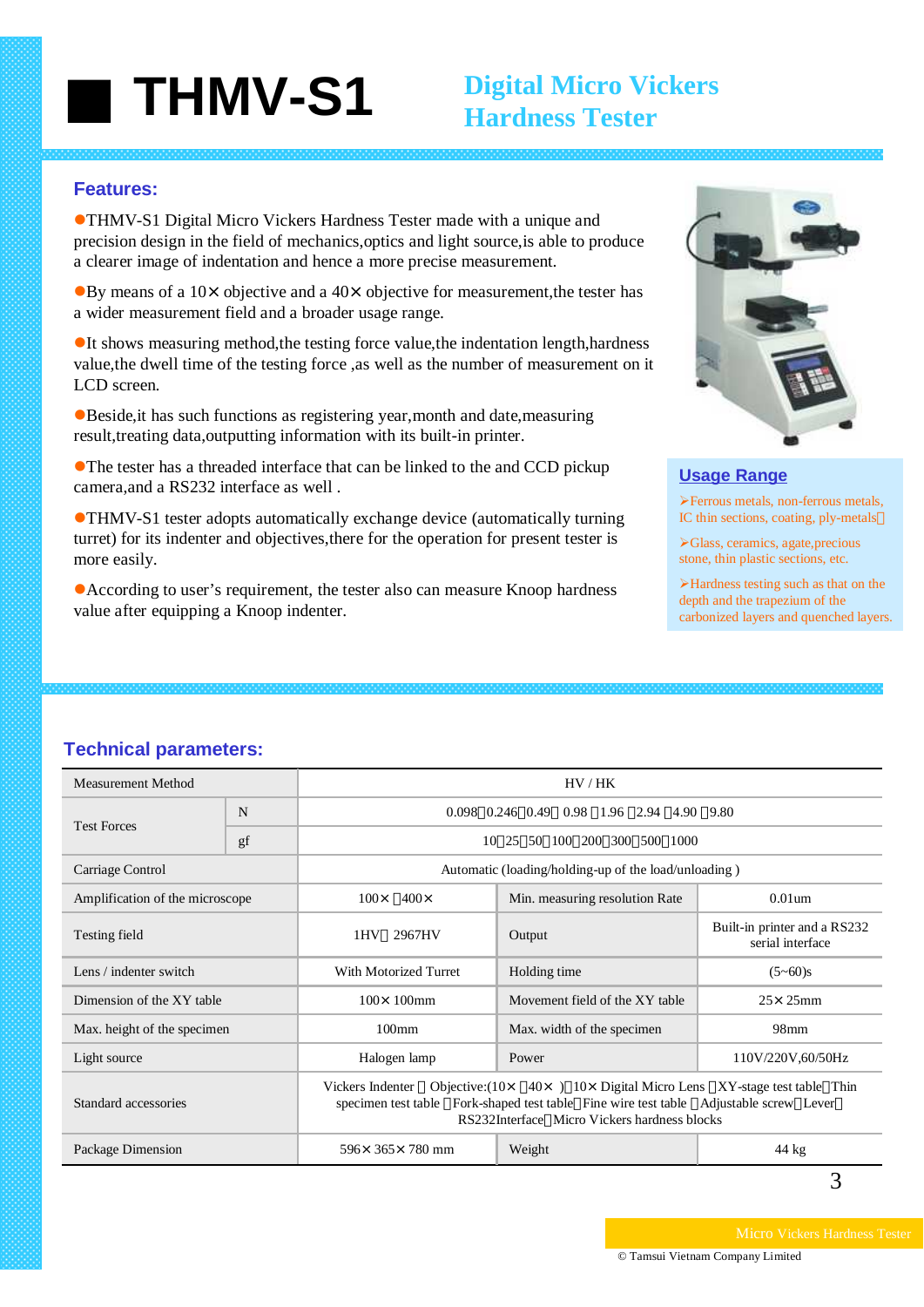## ■ **TMHV-S1**

### **Digital Micro Vickers Hardness Tester**

#### **Features:**

 $\bullet$ MHV-1000 Micro Vickers Hardness Tester made with a unique and precision design in the field of mechanics ,optics and light source is able to produce a clearer indentation and hence a more precise measurement.

 $\bullet$ By means of a 10 x lens and a 40 x lens the tester has a wider measurement field and a broader usage range.

● Equipped with a large LCD screen.

**• The operation is more directly and clearly. It shows the measuring methods, the** testing force, the indentation length, hardness value, the dwell time of the testing force as well as the number of the measurement on its LCD screen .

 $\bullet$ Besides, it has such functions as registering the date, and measuring results , treating the data , outputting the information with the printer,exchanging the scales among the 17 scales , saving date and linking RS232 interface.

• The tester has a threaded interface which can be linked to CCD pickup camera.



#### **Usage Range**

¾Ferrous metals, non-ferrous metals, IC thin sections, coating, ply-metals

¾Glass, ceramics, agate,precious stone, thin plastic sections, etc.

¾Hardness testing such as that on the depth and the trapezium of the carbonized layers and quenched layers.

#### **Technical parameters:**

| <b>Measurement Method</b>       |    | HV/HK                                                                                                                                                                                                                                             |                                |                                                  |  |
|---------------------------------|----|---------------------------------------------------------------------------------------------------------------------------------------------------------------------------------------------------------------------------------------------------|--------------------------------|--------------------------------------------------|--|
| <b>Test Forces</b>              | N  | 0.098 0.246 0.49 0.98 1.96 2.94 4.90 9.80                                                                                                                                                                                                         |                                |                                                  |  |
|                                 | gf | 25 50 100 200 300 500 1000<br>10                                                                                                                                                                                                                  |                                |                                                  |  |
| Carriage Control                |    | Automatic (loading/holding-up of the load/unloading)                                                                                                                                                                                              |                                |                                                  |  |
| Amplification of the microscope |    | $100 \times 400 \times$                                                                                                                                                                                                                           | Min. measuring resolution Rate | $0.01$ um                                        |  |
| Testing field                   |    | 2967HV<br>1HV                                                                                                                                                                                                                                     | Output                         | Built-in printer and a RS232<br>serial interface |  |
| Lens / indenter switch          |    | <b>With Motorized Turret</b>                                                                                                                                                                                                                      | Holding time                   | $(5 - 60)s$                                      |  |
| Dimension of the XY table       |    | $100 \times 100$ mm                                                                                                                                                                                                                               | Movement field of the XY table | $25 \times 25$ mm                                |  |
| Max. height of the specimen     |    | $100$ mm                                                                                                                                                                                                                                          | Max. width of the specimen     | 98mm                                             |  |
| Light source                    |    | Halogen lamp                                                                                                                                                                                                                                      | Power                          | 110V/220V,60/50Hz                                |  |
| Package Dimension               |    | $596 \times 365 \times 780$ mm                                                                                                                                                                                                                    | Weight                         | 44 kg                                            |  |
| Standard accessories            |    | Objective: $(10 \times 40 \times)$ 10 × Digital Micro Lens XY-stage test table Thin<br>Vickers Indenter<br>specimen test table Fork-shaped test table Fine wire test table Adjustable screw Lever<br>RS232Interface Micro Vickers hardness blocks |                                |                                                  |  |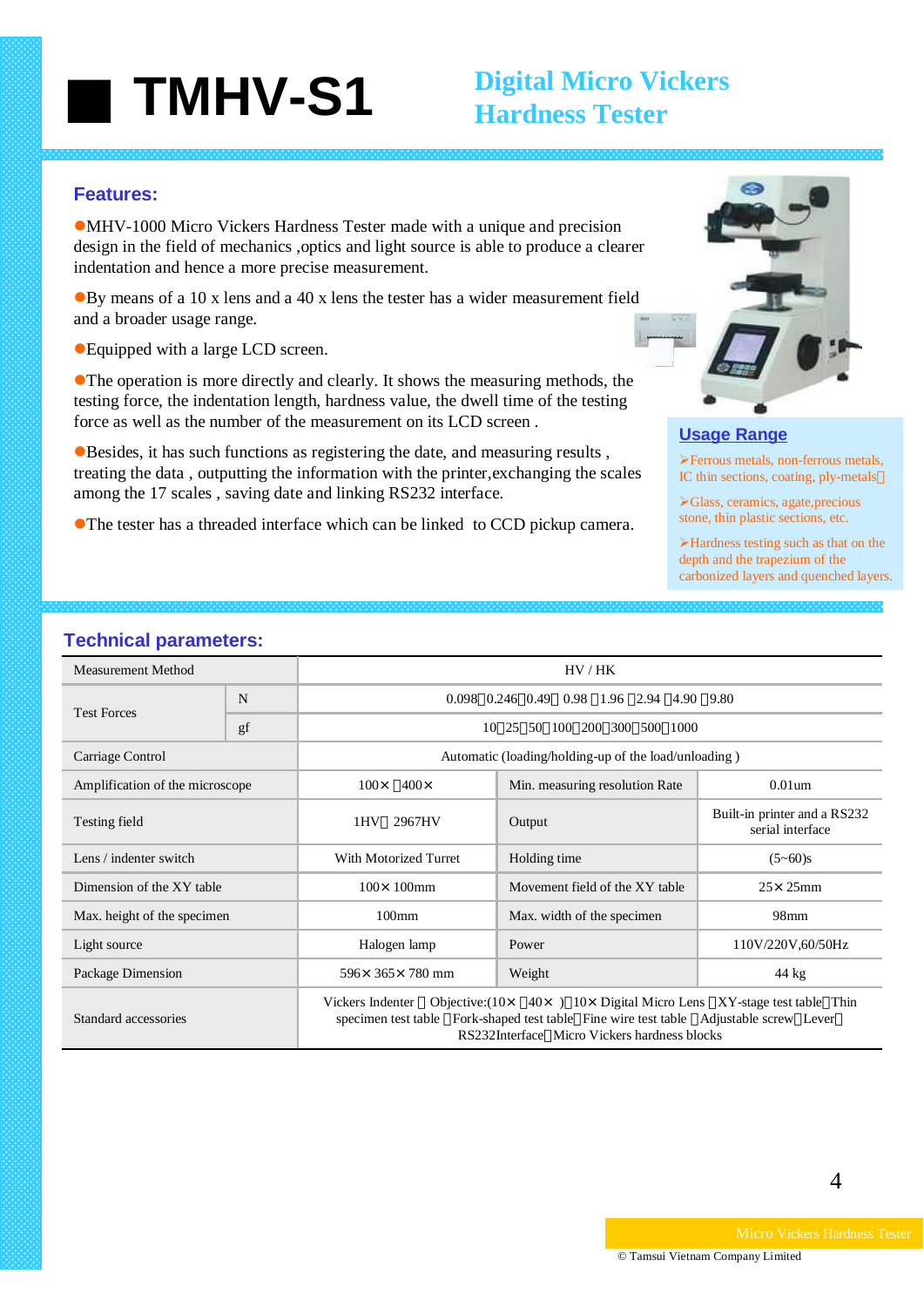# ■ **THV-LCD THV-LCD Series Video Measuring Digital Micro Vickers Hardness Tester**



**This is a new type hardness tester which is equipped a PS-2006 Video Measuring Device on the main body of Digital Micro Vickers Hardness Tester.**

### **Description:**

●PS-2006 Video Measuring Device is composed of CCD measuring equipment,6.8 inch colored LCD and other relative components.

• With PS-2006 Video Measuring Device, the indention originally shown on objective of hardness tester is now display on the LCD directly.

• The working procedure is more visual and measuring is more accurate. Avoid seeing weariness and man-made error,and increase working efficiency. Many people can observe the working process at the same time. So the tester is warmly welcomed by many operators.